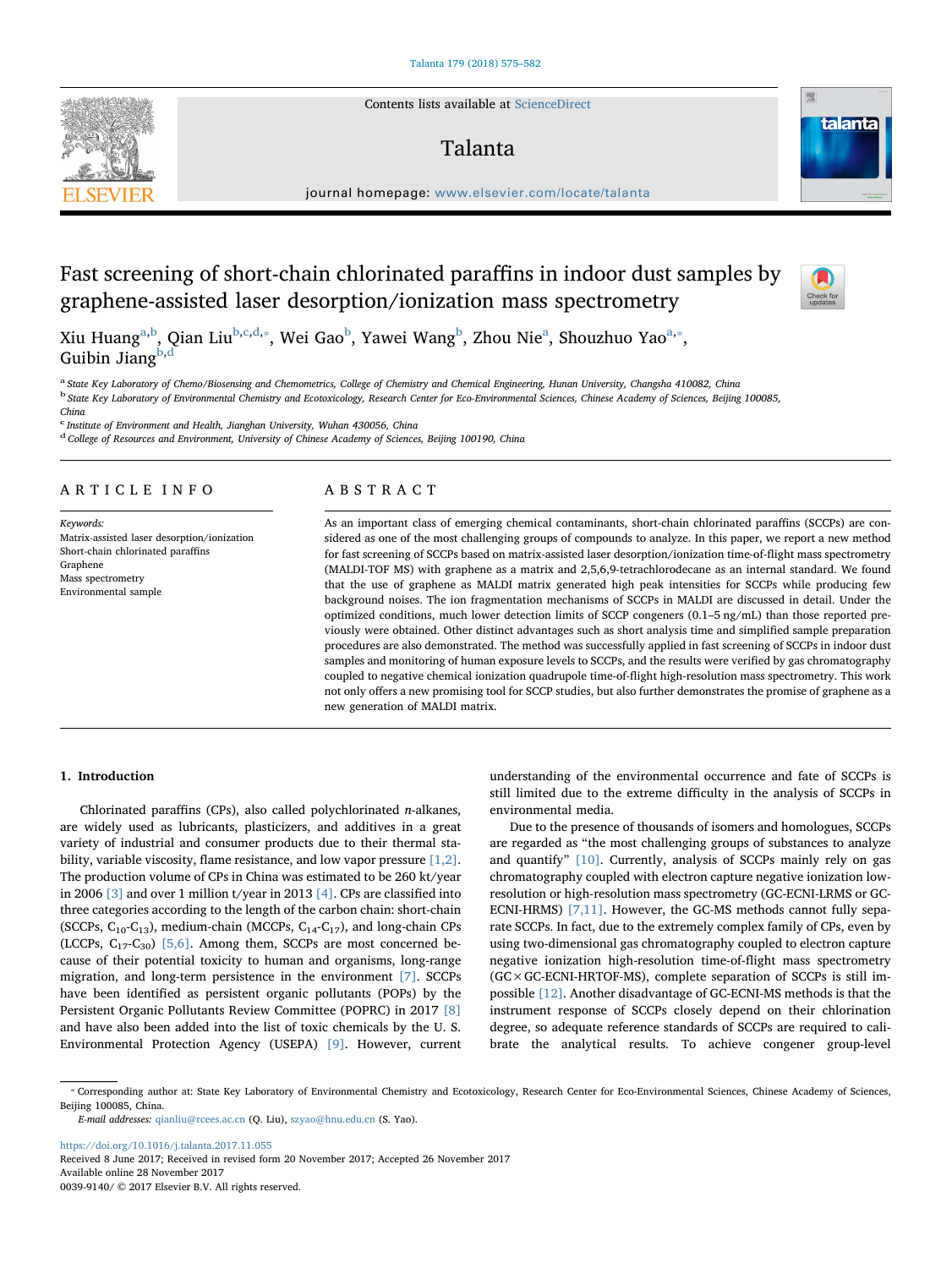quantification of SCCPs, mathematical deconvolution methods were developed to resolve congener groups of SCCPs from the mass spectra data [13–[16\].](#page-6-9) To shorten the analysis time, Bogdal et al. recently reported a direct injection atmospheric pressure chemical ionization quadrupole time-of-flight high-resolution mass spectrometry (APCIqTOF-HRMS) method with deconvolution for analysis of CPs with no chromatographic separation [\[13\].](#page-6-9) Gao et al. used a negative chemical ionization quadrupole time-of-flight high-resolution mass spectrometry (GC-NCI-qTOF-HRMS) to extract accurate masses of SCCPs to eliminate interferences from other compounds [\[17\].](#page-6-10) However, all currently available methods for analysis of SCCPs require laborious and timeconsuming sample clean-up procedures [\[13\]](#page-6-9). The low throughput of these methods also limits their application in environmental health or exposomic studies. Therefore, new techniques capable of fast analyzing SCCPs in complex samples are highly desired.

The aim of this study is to develop a fast method for screening of SCCPs. To this end, we used for the first time matrix-assisted laser desorption/ionization time-of-flight mass spectrometry (MALDI-TOF MS) to analyze SCCPs without any column purification procedures or time-consuming chromatographic separation. MALDI-TOF MS is a simple and high-throughput MS technique that uses a matrix to transfer the laser energy and promote the laser desorption/ionization (LDI) process of analytes. This technique is normally only applicable for qualitative analysis of large molecules due to the strong background noises in low-mass regions caused by organic matrices and poor reproducibility resulting from the inhomogenous co-crystallization process of analytes with the matrix. To overcome these problems, we herein used graphene, a novel two-dimensional carbon nanomaterial [18–[20\]](#page-6-11), as a MALDI matrix and 2,5,6,9-tetrachlorodecane as an internal standard (IS). Graphene-based materials have been shown to be useful MALDI matrices due to the exceptional properties of graphene, such as strong optical absorption, efficient energy transfer, and unique two-dimensional structures [21–[26\].](#page-6-12) Here we show that graphene could effectively facilitate the LDI process of SCCPs while producing few background noises in low-mass regions. Furthermore, the use of an IS could greatly improve the accuracy of MALDI analysis. Several selected SCCP congener groups could be well resolved by MALDI-TOF MS with LODs at sub-ppb levels. This method was successfully applied in rapid screening of SCCPs in indoor dust samples and monitoring the exposure levels of SCCPs to human body. The results were verified by GC-NCIqTOF-HRMS method. Therefore, this method provides a valuable complementary to GC-MS methods for SCCP studies.

#### 2. Experimental section

# 2.1. Chemicals and materials

Chemically converted graphene (purity > 98 wt%; single layer ratio  $\sim$ 80%; thickness 0.8–1.2 nm; diameter 0.5–2 µm; see Fig. S1) and graphene oxide (GO; purity > 99 wt%; single layer ratio  $\sim$  99%; thickness 0.8–1.2 nm; diameter 0.5–5 µm) were purchased from XFNANO (Nanjing, China). Fluorographite (F% > 56%) was bought from CarFluor Chemicals (Shanghai, China). The standards of individual SCCP congener groups, including 1,1,1,3,8,10,10,10-octachlorodecane  $(C_{10}Cl_8)$ , 1,1,1,3,10,11-hexachloroundecane  $(C_{11}Cl_6)$ , and  $1,1,1,3,12,13$ -hexachlorotridecane  $(C_{13}Cl_6)$ , were bought from Sigma-Aldrich (St. Louis, MO). 2,5,6,9-Tetrachlorodecane  $(C_{10}Cl<sub>4</sub>)$ , 1,2,5,6,9-pentachlorodecane  $(C_{10}Cl_5)$ , 1,2,5,6,9,10-hexachlorodecane  $(C_{10}Cl_6')$ , 1,2,4,5,9,10-hexachlorodecane  $(C_{10}Cl_6'')$ , 1,1,1,3,9,10-hexachlorodecane  $(C_{10}Cl_6'')$ , and three mixed SCCP standards  $(C_{10}-C_{13})$ containing 51%, 55.5%, and 63% chlorine; 100 μg/mL in cyclohexane) were obtained from Dr. Ehrenstorfer (Augsburg, Germany). Cyclohexane, n-hexane, and isooctane of HPLC grade were from J. T. Baker (Phillipsburg, NJ). α-Cyano-4-hydroxycinnamic acid (CHCA) was from Sigma. Ultrapure water was prepared by using a Millipore Milli-Q system (Billerica, MA, USA). All reagents were of analytical grade unless otherwise noted.

#### 2.2. Sample preparation procedures

For GC-NCI-qTOF-HRMS measurements, the samples were prepared according to the procedures reported previously [\[17,27\]](#page-6-10). Briefly, 0.1 g of dust sample was mixed with 15 g of anhydrous sodium sulfate. The mixture was extracted with dichloromethane/hexane 1:1 (v/v) on a Thermo (Dionex) ASE 350 accelerated solvent extractor system. The extract was evaporated to  $\sim 1$  mL and then purified by a 1.5 cm composite column consisting of 3 g of Florisil, 2 g of neutral silica gel, 5 g of acid silica gel, and 4 g of anhydrous sodium sulfate. The column was pre-activated with 50 mL of *n*-hexane, and then eluted with 40 mL of *n*hexane, 50 mL of dichloromethane, and 50 of mL n-hexane in sequence. The fractions of the final dichloromethane and  $n$ -hexane solution were collected, evaporated to nearly dryness under gentle nitrogen flow, and re-dissolved in 1 mL of cyclohexane. The detailed conditions for GC-NCI-qTOF-HRMS measurements are given in the Section 1.2 in Supporting information.

For MALDI-TOF MS measurements, two sample preparation strategies (i.e., with and without column purification) were compared. Besides the sample preparation procedures described above, we also tested the procedures without column purification as follows: first, 0.1 g of dust sample was extracted by 5 mL of dichloromethane/cyclohexane 1:1 (v/v) for 30 min with the aid of ultrasonication. Then, the mixture was centrifuged at 9000 rpm for 3 min and the supernatant was collected and concentrated to 1 mL under the gentle stream of  $N_2$ .

# 2.3. MALDI-TOF MS

MALDI-TOF MS was performed on a Bruker Daltonics Autoflex III Smartbeam MALDI-TOF mass spectrometer working in reflector mode and controlled by the FlexControl software. The detection was carried out in positive ion mode. 2,5,6,9-Tetrachlorodecane was used as an IS for quantification of SCCPs. The matrix dispersion was prepared by dispersing graphene in water at 1 mg/mL with the aid of ultrasonication. The sample solution, IS solution (10 μg/mL in cyclohexane), and matrix dispersion were mixed at a ratio of 1:1:2 ( $v/v/v$ ). The mixture was well blended by vortex generator and 2 μL of it was placed on a stainless steel MTP target frame III (Bruker Daltonics) followed by air drying. A Nd:YAG laser with the frequency of 100 Hz was used. The laser power was set to 31%. The spectra were recorded by summing 200 laser shots. The FlexAnalysis 3.4 software was used for data processing.

# 2.4. Real sample analysis

The indoor dust samples were collected by using a household vacuum cleaner (Puppy D-530, Beijing) in different apartments and offices  $(n = 20)$  in Beijing, China. The intake nozzle of the aspirator was covered by a nylon membrane, which was refreshed after each sampling to avoid cross contamination. The samples were sieved by using a 100 mesh sieve, wrapped in aluminum foil, and stored at −20 °C.

# 3. Results and discussion

#### 3.1. Selection of MALDI matrix

For MALDI-TOF MS, a suitable matrix is critical for obtaining good analytical performance. Generally, a good MALDI matrix should have the following properties: (1) capable of embedding and isolating analytes (e.g. by co-crystallization); (2) soluble in solvents compatible with analytes; (3) stable in vacuum; (4) can adsorb the laser energy; (5) can cause co-desorption of analytes upon laser irradiation; and (6) can promote the analyte ionization. Conventional organic matrices used in MALDI can produce strong background noises in low-mass regions that greatly interfere the detection of small molecules. Recent development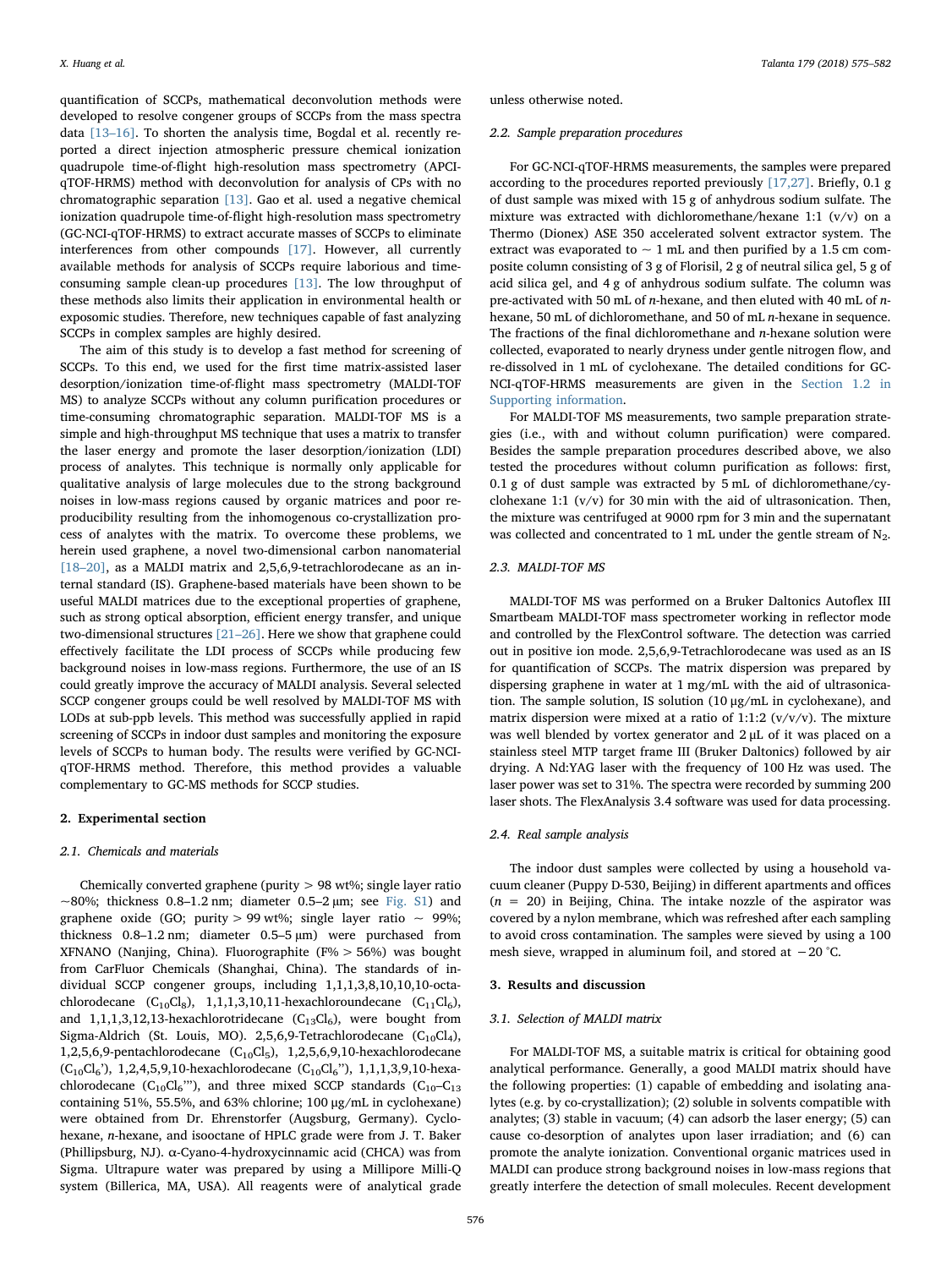of new matrices makes MALDI also capable of analyzing small molecules [\[21,28](#page-6-12)–32]. Particularly, graphene-related materials have been shown to be highly efficient MALDI matrices [21–[26\].](#page-6-12) Thus, herein, we tested three types of matrices (including a conventional matrix CHCA, graphene, and GO) in MALDI analysis of SCCPs. The characterization of graphene and GO was similar to that in previous reports [\[26,32\]](#page-6-13) and the results are also shown in Fig. S1.

Four individual SCCP congener standards,  $C_{10}Cl_4$ ,  $C_{10}Cl_5$ ,  $C_{10}Cl_5$ , and a mixed standard ( $C_{10}Cl_8$ ,  $C_{11}Cl_6$ , and  $C_{13}Cl_6$ ), were used as model analytes (see Table S1 for chemical structures). These congeners were selected for the following reasons:  $C_{10}Cl<sub>4</sub>$  is a lowly chlorinated congener that is difficult to be analyzed by conventional GC-MS [\[33,34\]](#page-6-14). C10Cl5 is a low-content congener in technical SCCP formulations and it was used as a congener requiring high analytical sensitivity.  $C_{10}Cl_6$  is one of the most widely used SCCP congener groups [\[17,27,35,36\]](#page-6-10). Mixed standards of congeners with different carbon chain lengths and chlorine contents  $(C_{10}Cl_8, C_{11}Cl_6, and C_{13}Cl_6)$  were used as an artificial SCCP formulation. Note that SCCPs are abbreviated as  $C_nCl_m$  (n and m are numbers of C and Cl atoms in molecular formula) with H atoms being omitted.

[Fig. 1](#page-2-0) shows the mass spectra for  $C_{10}Cl_6$  using different materials as MALDI matrices. The mass spectra for other congeners are given in Figs. S2-S4. It can be seen from [Fig. 1](#page-2-0)A and S2 that without using matrix no signals were observed in the spectra. With CHCA as a matrix [\(Fig. 1B](#page-2-0) and S3), no peaks corresponding to SCCPs could be obtained either. When using GO as a matrix ([Fig. 1C](#page-2-0) and S4), peaks of SCCPs could be detected but the intensities were low. Only with graphene as a matrix ([Figs. 1](#page-2-0)D and [2\)](#page-3-0), high peak intensities were obtained for all SCCP congeners, indicating that graphene is an excellent matrix for MALDI analysis of SCCPs. The detection was also performed with a blank sample and no target analytes could be detected (Fig. S5), indicating that the observed MS signals in [Fig. 2](#page-3-0) were from SCCPs. It should be noted that SCCPs could be detected in both negative and positive ion mode on the graphene matrix. However, positive ion mode yielded much stronger peak intensities and lower background noises than negative ion mode. Thus, positive ion mode was used in the following experiments.

To further explain the results obtained above, we investigated the morphology of matrices in MALDI. In previous reports using graphene in MALDI [\[23](#page-6-15)–26], aggregation of graphene was often observed at the surface of MALDI target, resulting in low LDI efficiency and poor analytical reproducibility. However, in this study, we found that the

aggregation of graphene was greatly suppressed and a uniform film could be obtained at the MALDI target surface (Fig. S6A). The reason may be that in this study the sample was dissolved in a nonpolar solvent (i.e., cyclohexane) that could assist in dispersing graphene and improve the homogeneity of the resulting film. The homogenous film was favorable to obtain high LDI efficiency and reproducible analytical results. In contrast, CHCA formed numerous discrete "hot spots" with a large part of the surface of MALDI target being exposed due to the inhomegeous co-crystallization process (Fig. S6B). For GO, the large delocalized π-electron system of graphene was disrupted by the heavy oxidation to produce many defects on the surface [\[26,31,37\]](#page-6-13), which might seriously compromise the laser absorption and energy transfer capability. In addition, we have also tested fluorographene (FG) that has recently been shown to a useful MALDI matrix [\[31\].](#page-6-16) We found that graphene was a better matrix than FG for SCCPs (see Fig. S7). The reason may be that FG needs to self-assemble into a honeycomb-like film in aqueous solution to exert its best performance in MALDI [\[31\]](#page-6-16). However, in this study, the sample was dissolved in organic solvent that might disturb the self-assembly of FG (see Fig. S8).

Fig. S9 shows the analysis of a mixed  $C_{10}-C_{13}$  SCCP formulation on graphene matrix. All SCCP congener groups could be readily identified in the mass spectra with no significant signal suppression effect. Therefore, graphene is suitable not only for individual SCCP congener groups but also for complex SCCP formulations. Based on the results mentioned above, graphene was selected as a matrix in the MALDI screening of SCCPs.

#### 3.2. Ion formation mechanism of SCCPs

The ion fragmentation mechanism of SCCPs in positive-ion MALDI was investigated in detail. The peaks for SCCPs are labeled in [Fig. 2](#page-3-0) and their corresponding ions are listed in Table S2. It should be noted that, due to the nature of MALDI-TOF MS, the mass values obtained in MALDI were not as accurate as in GC-ECNI-MS. So, in addition to masses, the peaks in MALDI-TOF MS were further identified by the presence of isotopic peaks and spiking standards into the samples. Generally, we obtained three types of peaks of SCCPs in MALDI, including  $[M - H + 2Na]^+$ ,  $[M - nCl + (n + 1)Na]^+$ , and  $[M - nCl + (n + 1)Na]^+$  $-1$ )Na]<sup>+</sup>. For example, as shown in [Fig. 1D](#page-2-0), the peaks at  $m/z$  301.1, 334.4, 359.3, and 393.3 are assigned to  $[M - 2Cl + Na]^{+}$ ,  $[M - 3Cl +$ 4Na]<sup>+</sup>, [M – Cl + 2Na]<sup>+</sup>, and [M – H + 2Na]<sup>+</sup> of C<sub>10</sub>Cl<sub>6</sub>, respectively. Their isotopic peaks are shown in [Fig. 2E](#page-3-0)-F. This suggests that the

> Fig. 1. Analysis of  $C_{10}Cl_6$  by MALDI-TOF MS using different matrices. (A) Without matrix, (B) using CHCA, (C) GO, and (D) graphene as matrix. The peaks corresponding to the analytes are labeled in the mass spectra. Analyte concentration: 1 µg/mL. The standard sample of  $C_{10}Cl_6$  was mixed with the matrix dispersion at a ratio of 1:1 ( $v/v$ ) and 1 µL of the mixture was used for MALDI-TOF MS measurement.

<span id="page-2-0"></span>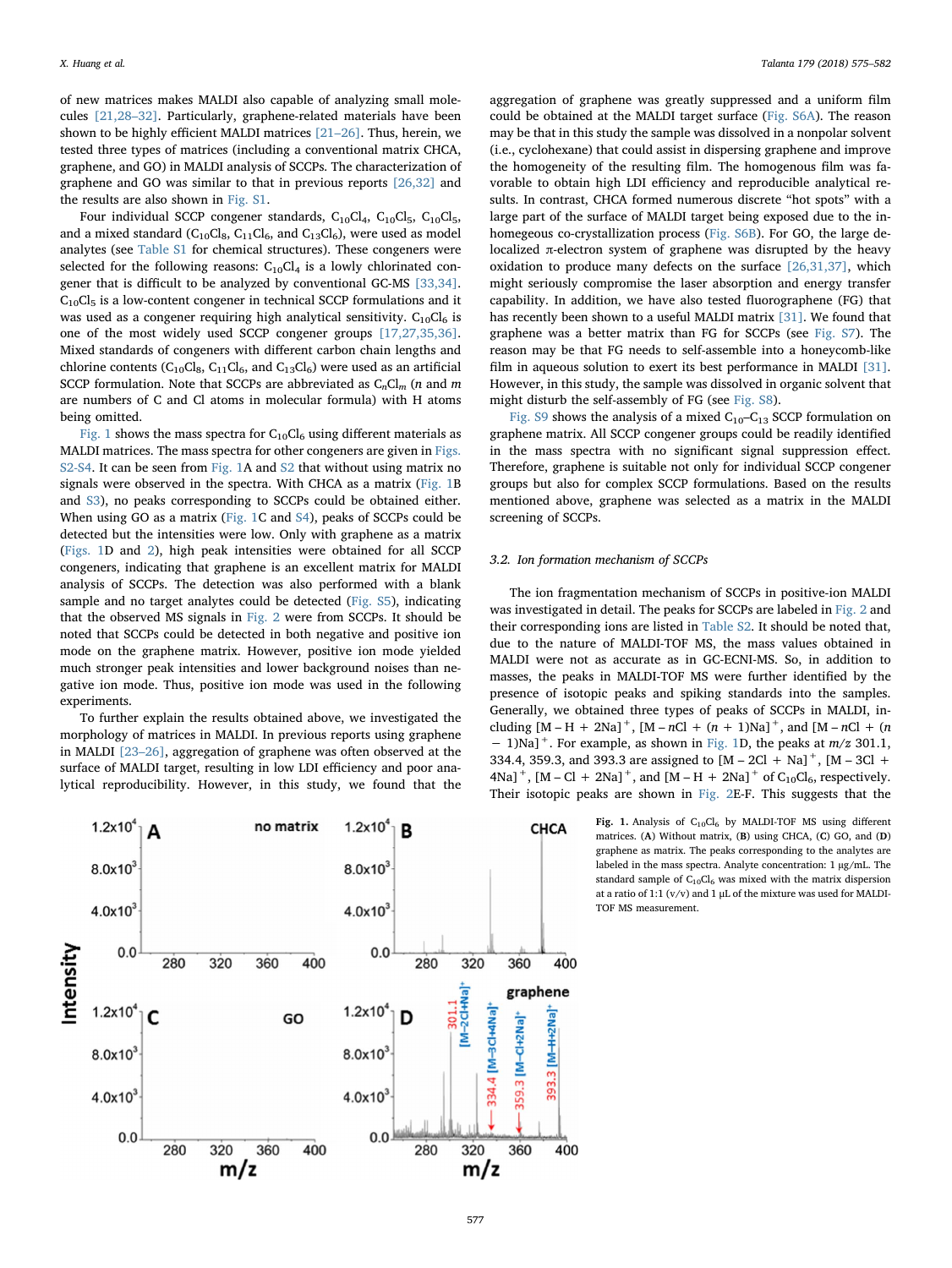<span id="page-3-0"></span>

Fig. 2. Analysis of different SCCP congeners by MALDI-TOF MS using graphene as a matrix. (A)  $C_{10}Cl_4$ , (B)  $C_{10}Cl_5$ , (C)  $C_{10}Cl_6$ , and (D) mixture of  $C_1$ <sub>0</sub> $C_2$ <sub>6</sub>,  $C_1$ <sub>11</sub> $C_3$ <sub>6</sub>, and  $C_1$ <sub>3</sub> $C_4$ <sub>6</sub>. (E,F) Zoom-in spectra showing the isotopic patterns of  $[M - 2Cl + 3Na]^+$  ion of  $C_{11}Cl_6$ (E) and  $[M - 3Cl + 4Na]^+$  ion of  $C_{13}Cl_6$  (F). Analyte concentration: C<sub>10</sub>Cl<sub>4</sub>, 10 μg/mL; C<sub>10</sub>Cl<sub>5</sub>, 0.1 μg/mL; C<sub>10</sub>Cl<sub>6</sub>, 1 μg/ mL; C<sub>10</sub>Cl<sub>8</sub>, 0.33 µg/mL; C<sub>11</sub>Cl<sub>6</sub>, 0.33 µg/mL; and C<sub>13</sub>Cl<sub>6</sub>, 0.33 µg/ mL. The peaks corresponding to the analytes are labeled in the mass spectra.

cationization of SCCPs in positive-ion MALDI follows a chloride-to-alkali exchange mechanism, which has also been observed in previous reports [38–[41\].](#page-6-17) The singly charged alkali cations substitute a H atom or multiple Cl atoms in a SCCP molecule and the redundant alkali cations make the resulting adduct positively charged. Interestingly, the ion of  $[M - nCl + (n - 1)Na]$ <sup>+</sup> is not frequently observed in MALDI-TOF MS and its formation mechanism is still not very clear. We speculate that it may be related to the formation of dimers of SCCPs in MALDI. For example, the  $[M - 2Cl + Na]$ <sup>+</sup> ion may result from the formation of  $[2M - 4Cl + 2Na]^{2+}$  ion (see Fig. S10). This speculation was also supported by the observation of SCCP dimers in the mass spectra (Fig. S11). In addition, some unassigned noise peaks were also observed in the mass spectra, which might be produced from the matrix or unidentified ion fragments of SCCPs.

We also characterized the isomers of SCCPs by MALDI-TOF MS. Fig. S12 shows the mass spectra for three different isomers of  $C_{10}Cl_6$  as an example. The MS was unable to directly separate SCCP isomers due to their same mass. However, different peak patterns were observed for different isomers in MALDI, suggesting that the ion fragmentation of SCCPs was affected by the location of Cl atoms in the carbon chain.

# 3.3. Selection of internal standard

MALDI often suffers from its unsatisfactory reproducibility, so it is important to use a proper IS for calibration. In general, an IS should have similar properties with target analytes but do not interfere with the detection of target analytes. In previous reports,  ${}^{13}C_{10}$ -trans-chlordane was normally used as an IS for SCCPs [\[27,36,42\]](#page-6-18). However, this isotope-labeled compound is not easily available and still has some different nature from SCCPs. Here we propose a new idea for the selection of IS in SCCP analysis. Since SCCPs include numerous congeners, it is possible to select a specific individual SCCP congener as an IS as long as it satisfies the following requirements: first, it has good MS

responses and does not interfere with the detection of other SCCP congeners; second, it does not present or is not found in the samples. For the second requirement, one may need to make a pre-screening of the samples to check whether the selected SCCP congener is present in the samples. Such a pre-screening is very easy to perform with MALDI-TOF MS due to the simple and high-throughput nature of MALDI-TOF MS technique. In this way, the IS will have a higher similarity with the target analytes than  ${}^{13}C_{10}$ -trans-chlordane (because itself is a SCCP congener) to ensure a better calibration. In this study, we found that  $C_{10}Cl<sub>4</sub>$  could well satisfy the requirements mentioned above, so it was used as an IS for analysis of SCCPs. Note that in other applications with different real samples, different SCCP congeners may be used as IS depending on which congener can meet the requirements mentioned above.

### 3.4. Optimization of amount of matrix and IS

To obtain optimal analytical results, the effects of the amount of matrix and IS were investigated [\(Fig. 3](#page-4-0) and Table S3). [Fig. 3A](#page-4-0) shows the critical role of the IS in MALDI. Without using IS, the linearity of the MS response with the analyte concentration was rather poor ( $R = 0.756$ ). Once the IS was used (even at a low concentration), excellent linearity was obtained with all  $R$  values  $> 0.98$ . This clearly demonstrates the effectiveness of the use of  $C_{10}Cl_4$  as an IS in MALDI analysis of SCCPs. Increasing the IS concentration did not affect the linearity but slightly increased the slope of the calibration curve. Considering that the environmental concentration of SCCPs may reach a high level, the IS concentration was set at a relative high concentration (10 μg/mL). From [Fig. 3](#page-4-0)B, increasing the amount of graphene matrix from 0.5 to 2 μg did not exert significant effect on the calibration curve, and 1 μg of graphene was used as matrix in each measurement.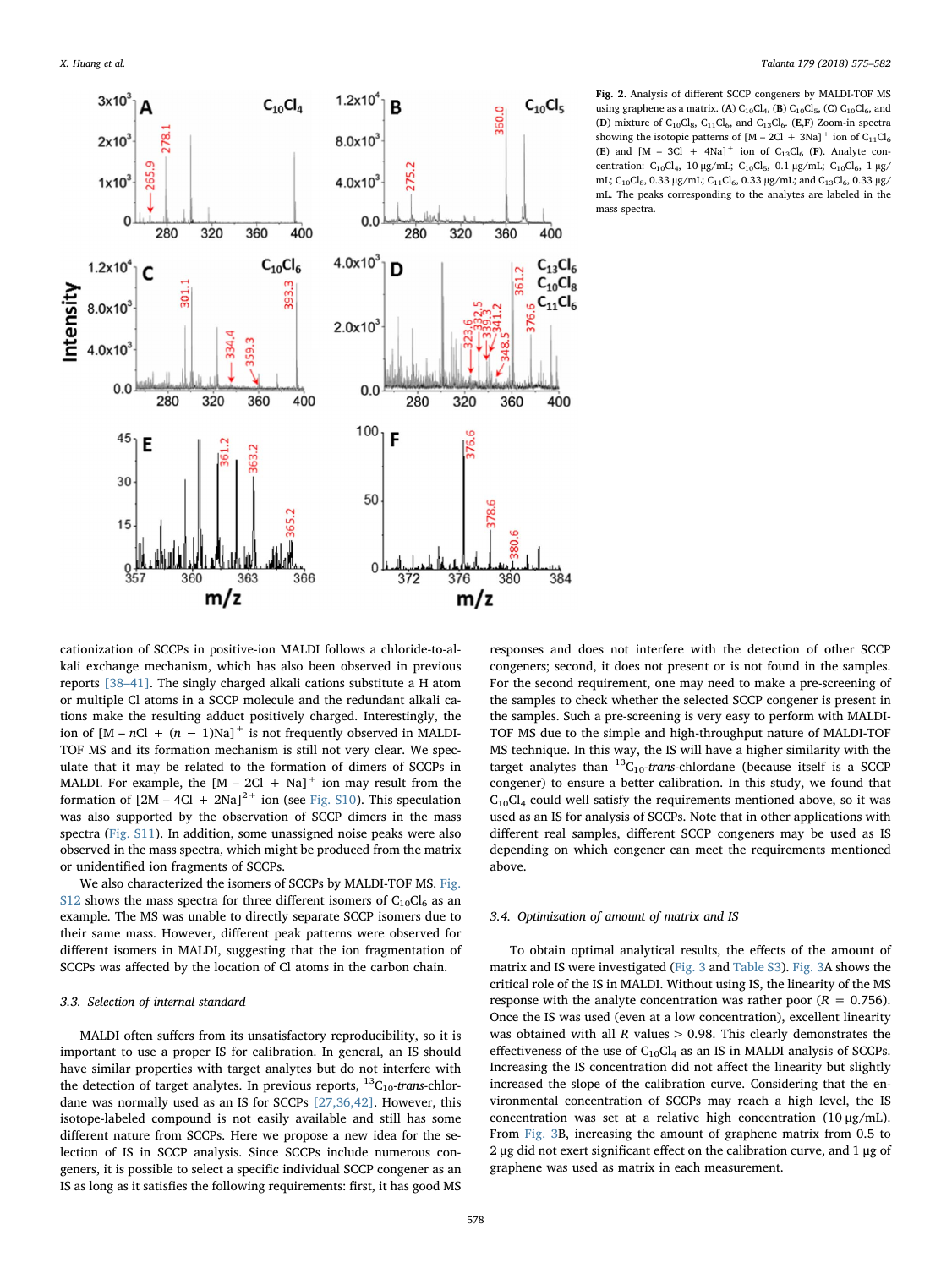<span id="page-4-0"></span>

Fig. 3. Effects of the amount of IS (A) and graphene matrix (B) on the calibration curve of  $C_{10}Cl_8$ . The amounts of graphene matrix and IS were in the range of 0.5–2 µg and 0–10 μg/mL, respectively. In A, the calibration curve and y-axis for IS = 0 μg/mL (i.e., with no IS) is marked in red. The parameters for the calibration curves are given in Table S3. (For interpretation of the references to color in this figure legend, the reader is referred to the web version of this article.).

#### 3.5. Analytical performance

The aim of this study is to provide a rapid screening method for SCCPs rather than to accurately quantify SCCPs or to fully resolve SCCP congener groups. So we selected limited SCCP congener groups as target analytes rather than giving a comprehensive congener profile of SCCPs. Here we did not use any chromatographic techniques to separate SCCP congener groups (in fact, there have been no instrumental methods capable of full separating or differentiating SCCP congener groups even by  $GC \times GC$ ). Notably, different SCCP congener groups produced different fragment ion patterns (see [Fig. 2](#page-3-0) and Table S2). Thus, it is possible to achieve a congener group-level screening of SCCPs by selecting proper  $m/z$  values. This may be a special ability of MALDI differing from GC-MS, which avoids the use of mathematical deconvolution methods to eliminate the interferences [13–[16\].](#page-6-9) The peaks

used in screening are marked in [Table 1.](#page-4-1) These peaks were selected to avoid interference from background noises and other congener groups as much as possible.

[Table 1](#page-4-1) lists the analytical figures of merit for the selected SCCP congeners under the optimized conditions. For all congeners, excellent linearity ( $R > 0.98$ ) was obtained over a concentration range wider than three magnitudes. The detection limits (LODs), defined as the concentrations at  $S/N = 3$ , for all SCCP congeners were lower than ppb levels (0.1–5 ng/mL). These LODs can fully meet the demand for routine monitoring of SCCPs in environmental media [\[43,44\].](#page-7-0) The shot-toshot ( $n = 20$ ) and sample-to-sample RSDs ( $n = 15$ ) obtained on the graphene matrix were in the range of 16.0–26.8% and 22.1–31.6%, respectively. These results should be satisfactory taking into account the general concern about the reproducibility of MALDI-TOF MS. It should also be noted that, in previous reports using graphene as a MALDI matrix, poor reproducibility was usually obtained due to the aggregation of graphene [\[26,31,45\]](#page-6-13). In this study, better reproducibility was obtained than that in previous reports due to the improved homogeneity of the matrix (see Fig. S6).

We have also compared the present method with previously reported methods for the analysis of SCCPs [7,11–[13,17\].](#page-6-4) As listed in [Table 2](#page-5-0), the LODs were lower than those obtained with all other methods. As analytical sensitivity is still a major concern in analysis of SCCPs, such an improvement should be of high value for SCCP studies. Noteworthily, these LODs were achieved by direct MALDI-TOF MS with no sample enrichment, and they may be further lowered by integrating preconcentration procedures in the methodology development (e.g., using a surface-enhanced laser desorption/ionization (SELDI) probe) [46–[50\]](#page-7-1).

More importantly, MALDI-TOF MS provides a much faster and higher-throughput method for screening of SCCPs than other techniques. It can be applied to directly screen complex real samples without column purification (see Fig. S13). Column purification has been included in all previously reported methods for analysis of SCCPs. As column purification is a rather time-consuming and laborious step, the present method can cut much time for analysis of SCCPs in complex samples. As shown in [Table 2](#page-5-0), the instrumental time of MALDI-TOF MS for a single sample can be less than 30 s (Note: if the sample preparation, sample loading, and data processing are included, the whole analysis time is less than 1.5 h). Although the instrumental time for the APCI-qTOF-HRMS method is also short  $(< 1$  min), rigorous sample purification is still required, which actually significantly extends the total analysis time. At the same time, GC-MS methods can provide better reproducibility and more accurate mass values than MALDI-TOF MS. Therefore, with some compromise in reproducibility and but higher sensitivity and throughput, the MALDI-TOF MS method should be particularly suitable for fast and preliminary screening of samples.

In addition to SCCPs, we have also examined the application potential of this method for MCCPs and LCCPs. The results are shown in Fig. S14. The method has been successfully applied in detection of an MCCP and two LCCP formulation group. The application potential of

<span id="page-4-1"></span>

| Table 1 |  |  |                                                                                  |  |
|---------|--|--|----------------------------------------------------------------------------------|--|
|         |  |  | Analytical figures of merit for typical SCCP congeners obtained by MALDI-TOF MS. |  |

| Congener                                                                       | m/z <sup>a</sup>                                                                                                                     | Linear range $(ng/mL)$                                                                                                      | $R^2$                                     | LOD $(ng/mL)^b$   | Shot-to-shot RSD $(n = 20)^c$             | Sample-to-sample RSD $(n = 15)^d$         | Recovery (%) <sup>e</sup>               |
|--------------------------------------------------------------------------------|--------------------------------------------------------------------------------------------------------------------------------------|-----------------------------------------------------------------------------------------------------------------------------|-------------------------------------------|-------------------|-------------------------------------------|-------------------------------------------|-----------------------------------------|
| $C_{10}Cl_5$<br>$C_{10}Cl_6$<br>$C_{10}Cl_8$<br>$C_{11}Cl_6$<br>$C_{13}Cl_{6}$ | $275.2:360.0^{\degree}$<br>$301.1$ ; $334.4$ ; $359.3$ ; $393.3$<br>$332.5$ ; $341.2$<br>$323.6$ ; $361.2$ ; $348.5$<br>339.3; 376.6 | $2 - 1 \times 10^{3}$<br>$1 - 2 \times 10^{3}$<br>$5 - 1 \times 10^{3}$<br>$10 - 5 \times 10^{3}$<br>$50 - 1.5 \times 10^4$ | 0.995<br>0.984<br>0.998<br>0.999<br>0.990 | 0.5<br>0.1<br>0.6 | 23.2%<br>16.0%<br>24.8%<br>20.3%<br>26.8% | 28.0%<br>22.1%<br>31.6%<br>29.1%<br>23.3% | 88.4<br>119.7<br>93.4<br>110.2<br>111.9 |

<span id="page-4-2"></span><sup>a</sup> The peaks used for quantification are marked with asterisk.

<span id="page-4-3"></span><sup>b</sup> The LODs presented here were instrumental LODs obtained based on the highest peaks of the analytes.

<span id="page-4-4"></span><sup>c</sup> The shot-to-shot RSDs were measured based on 20 shots at different locations on the matrix. The analyte concentration was the same as in [Fig. 2](#page-3-0).

<span id="page-4-5"></span><sup>d</sup> The sample-to-sample RSDs were measured based on 15 samples in different batches. The analyte concentration was the same as in [Fig. 2.](#page-3-0)

<span id="page-4-6"></span> $e$  The recoveries were determined with indoor dust samples ( $n = 3$ ). The spike concentration was the same as in [Fig. 2](#page-3-0).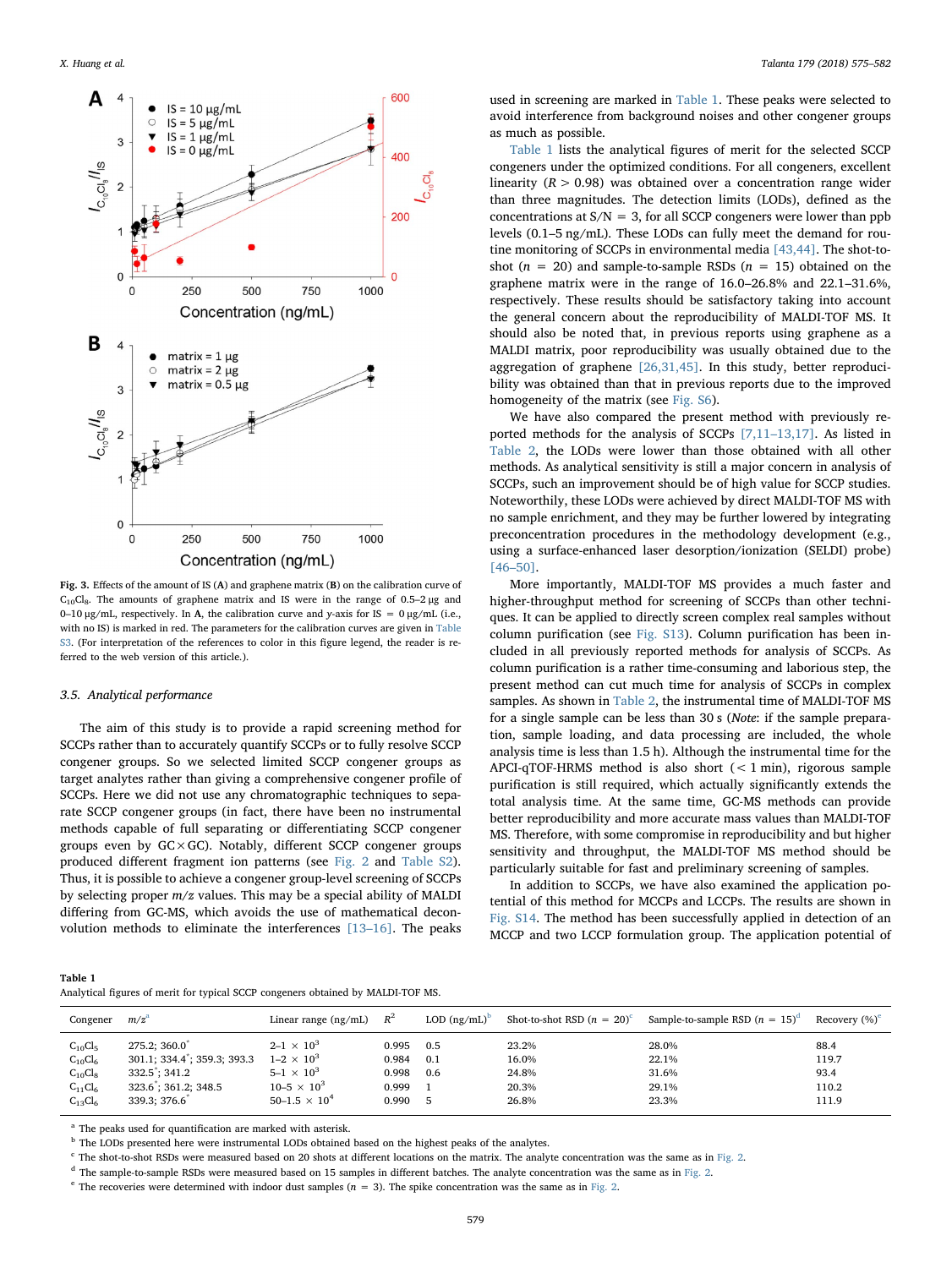#### <span id="page-5-0"></span>Table 2

Comparison of analytical performance of the present method with previously reported methods.

| Method                             | LOD                        | RSD         | Instrumental analysis time <sup>a</sup> | Column chemistry | Throughput |
|------------------------------------|----------------------------|-------------|-----------------------------------------|------------------|------------|
| MALDI-TOF MS (this work)           | $0.1 - 5$ ng/mL            | 16.0–26.8%  | $<$ 30 s                                | no               | high       |
| HRGC-EI/HRMS [7]                   | $33 \text{ ng/g}$          | $\leq 10\%$ | 70 min                                  | yes              | low        |
| GC-ECNI MS $[11]$                  | $2.9 - 9.2$ ng/g           | 13%         | $46 \text{ min}$                        | yes              | low        |
| $GC \times GC$ -ECNI-HRTOF-MS [12] | $3.7 \text{ ng/g}$         | $2 - 10%$   | 85 min                                  | yes              | low        |
| APCI-qTOF-HRMS [13]                | $20-1.2 \times 10^3$ ng/mL | $1 - 10%$   | 1 min                                   | yes              | low        |
| GC-NCI-qTOF-HRMS [17]              | $24 - 81$ ng/mL            | >10%        | $35 \text{ min}$                        | yes              | low        |

<span id="page-5-2"></span><sup>a</sup> The instrumental analysis time refers to the time that the instrument is running in a single analysis and does not include the sample preparation, sample loading and data processing time.

the present method in the analysis of MCCPs and LCCPs needs to be further verified in future studies.

# 3.6. Fast screening of SCCPs in indoor dust samples

To show the real application of the method, we used it to screen SCCPs in indoor dust samples. Modern people spend most of time indoors and dust is an important indicator of the indoor environment to assess the human exposure to indoor pollutants [\[11,35,51](#page-6-19)–54]. Therefore, indoor dust was used as a target sample matrix in this study. The samples were collected from 20 apartments and offices in Beijing. As shown in [Fig. 4A](#page-5-1), a large number of peaks were detected from  $m/z$ 252–400 in MALDI-TOF MS. Among them, we have successfully identified 5 SCCP congener groups at m/z 275.2, 360.0; 323.6, 361.2; 332.5, 341.2; 339.3, 376.6; and 334.4, 359.3, 393.3, corresponding to  $C_{10}Cl_5$ ,  $C_{11}Cl_6$ ,  $C_{10}Cl_8$ ,  $C_{13}Cl_6$ , and  $C_{10}Cl_6$ , respectively. The  $C_{10}Cl_4$  (i.e., the IS) was not detected in unspiked samples (Fig. S15). The concentrations of these SCCP congener groups were determined to range from 0 to  $117 \mu$ g/g (see Table S4). This concentration range was at the same level



To verify the screening results obtained by MALDI-TOF MS, we also measured the concentrations of the SCCP congeners in indoor dust samples by GC-NCI-qTOF-HRMS (see Section 1.2 in Supporting information for experimental conditions). The concentrations determined by GC-NCI-qTOF-HRMS are also given in Table S4. As shown in [Fig. 4B](#page-5-1) and Table S5, an excellent consistency was obtained between the concentrations determined by these two techniques  $(R > 0.996$  with the slope  $0.98 \pm 0.09$ ), definitely demonstrating that the screening results with MALDI-TOF MS were highly accurate. The successful verification of the results by GC-NCI-qTOF-HRMS (with column purification) and

> Fig. 4. Rapid screening of SCCPs in indoor dust samples by MALDI-TOF MS with graphene as a matrix. (A) A typical mass spectrum for an indoor dust sample. The peaks for the identified SCCP congeners are labeled in the mass spectrum. (B) Comparison of the concentrations of SCCP congeners determined by using MALDI-TOF MS and GC-NCI-qTOF-HRMS. The parameters for the calibration curves are given in Table S5.

<span id="page-5-1"></span>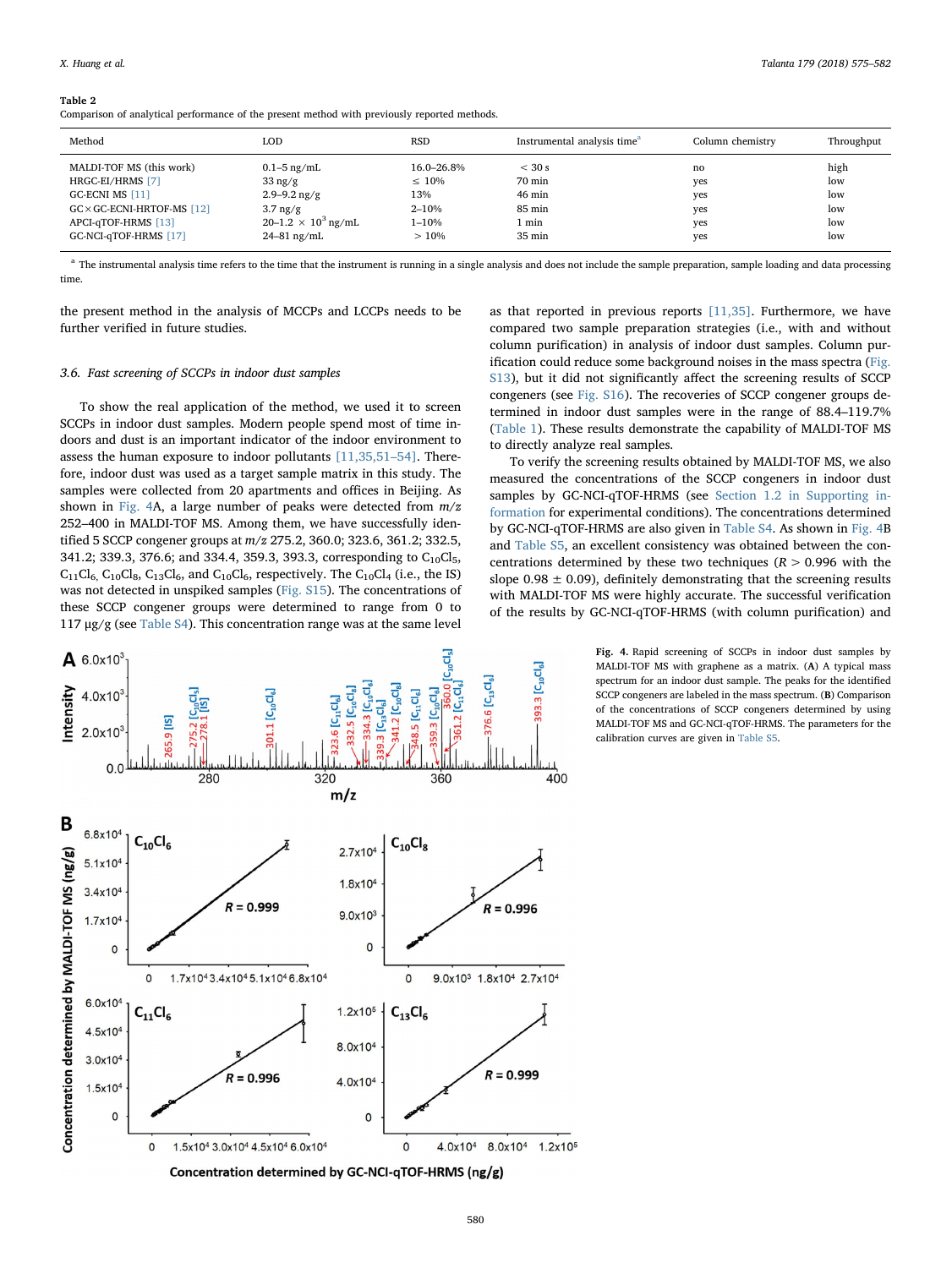the satisfactory recoveries (88.4–119.7%) proved that there was no significant matrix interference to the analysis of SCCPs in this study.

The MALDI-TOF MS method permits a fast and high-throughput monitoring of human exposure levels to SCCPs. Based on the obtained concentrations of SCCP congeners, we made a preliminary assessment of the human exposure to SCCPs via indoor dust ingestion (see Section 1.3 and Table S6 in Supporting information for the details for exposure assessment) and calculated the daily intake (EDI; ng/kg bw/day) of SCCP congeners through dust ingestion (see Table S7). The concentration of individual SCCP congener groups in indoor dusts could reach 1.2  $\times$  10<sup>2</sup> ug/g. However, the calculated EDI values of SCCP congeners were overall lower than the oral reference dose of SCCPs (100 mg/kg bw/day) established by the European Parliament Council [\[44\]](#page-7-2), suggesting that the exposure of SCCPs via the indoor dusts in Beijing may have low risk for human health.

# 4. Conclusions

In summary, we have developed a MALDI-TOF MS method for fast screening of SCCPs in indoor dust samples. The use of graphene as a MALDI matrix and 2,5,6,9-tetrachlorodecane as an IS greatly enhanced the LDI efficiency and improved the accuracy of analysis. Compared with previously reported methods for analysis of SCCPs, the present method has the following distinct advantages: (1) high speed (instrumental analysis time < 30 s for single run) and high throughput; (2) capable of directly analyzing real samples with no need of column purification; (3) high sensitivity (LODs at sub-ppb levels); and (4) high accuracy. Therefore, it provides a promising tool for SCCP studies. Furthermore, by using such a complex group of compounds as target analytes, this work demonstrates the potential of graphene to be a new generation of matrices in MALDI-TOF MS.

# Acknowledgements

The authors acknowledge financial support from the Chinese Academy of Sciences (No. XDB14010400, QYZDB-SSW-DQC018) and the National Natural Science Foundation of China (No. 21377141, 21422509, 91543104). S. Yao acknowledges the support from the National Natural Science Foundation of China (21235002, 21475038). Q. Liu also acknowledges the support from the Youth Innovation Promotion Association of CAS.

#### Notes

The authors declare that they have no conflict of interest.

#### Appendix A. Supporting information

Supplementary data associated with this article can be found in the online version at [http://dx.doi.org/10.1016/j.talanta.2017.11.055.](http://dx.doi.org/10.1016/j.talanta.2017.11.055)

#### References

- <span id="page-6-0"></span>[1] [C. de Boer, Chlorinated Para](http://refhub.elsevier.com/S0039-9140(17)31182-7/sbref1)ffins, Springer, 2010.
- [2] [G. Tomy, A. Fisk, J. Westmore, D. Muir, Environmental Chemistry and Toxicology](http://refhub.elsevier.com/S0039-9140(17)31182-7/sbref2) of Polychlorinated n[-Alkanes, Reviews of Environmental Contamination and](http://refhub.elsevier.com/S0039-9140(17)31182-7/sbref2) [Toxicology, Springer, 1998, pp. 53](http://refhub.elsevier.com/S0039-9140(17)31182-7/sbref2)–128.
- <span id="page-6-1"></span>[3] [H. Fiedler, Short-Chain Chlorinated Para](http://refhub.elsevier.com/S0039-9140(17)31182-7/sbref3)ffins: Production, Use and International [Regulations, Chlorinated Para](http://refhub.elsevier.com/S0039-9140(17)31182-7/sbref3)ffins, Springer, 2010, pp. 1–40.
- <span id="page-6-2"></span>[4] [J. Glüge, Z. Wang, C. Bogdal, M. Scheringer, K. Hungerbühler, Global production,](http://refhub.elsevier.com/S0039-9140(17)31182-7/sbref4) [use, and emission volumes of short-chain chlorinated para](http://refhub.elsevier.com/S0039-9140(17)31182-7/sbref4)ffins – a minimum sce[nario, Sci. Total Environ. 573 \(2016\) 1132](http://refhub.elsevier.com/S0039-9140(17)31182-7/sbref4)–1146.
- <span id="page-6-3"></span>[5] [S. Bayen, J.P. Obbard, G.O. Thomas, Chlorinated para](http://refhub.elsevier.com/S0039-9140(17)31182-7/sbref5)ffins: a review of analysis and [environmental occurrence, Environ. Int. 32 \(2006\) 915](http://refhub.elsevier.com/S0039-9140(17)31182-7/sbref5)–929.
- [6] [F. Pellizzato, M. Ricci, A. Held, H. Emons, Analysis of short-chain chlorinated](http://refhub.elsevier.com/S0039-9140(17)31182-7/sbref6) paraffi[ns: a discussion paper, J. Environ. Monit. 9 \(2007\) 924](http://refhub.elsevier.com/S0039-9140(17)31182-7/sbref6)–930.
- <span id="page-6-4"></span>[7] [Y. Gao, H. Zhang, L. Zou, P. Wu, Z. Yu, X. Lu, J. Chen, Quanti](http://refhub.elsevier.com/S0039-9140(17)31182-7/sbref7)fication of short-chain chlorinated paraffi[ns by deuterodechlorination combined with gas chromato](http://refhub.elsevier.com/S0039-9140(17)31182-7/sbref7)graphy–[mass spectrometry, Environ. Sci. Technol. 50 \(2016\) 3746](http://refhub.elsevier.com/S0039-9140(17)31182-7/sbref7)–3753.
- <span id="page-6-5"></span>UNEP/POPS/COP.8/14/Annex A. Stockholm Convention on Persistent Organic Pollutants, Geneva, 2017.
- <span id="page-6-6"></span>[9] Short-Chain Chlorinated Paraffins (SCCPs) and Other Chlorinated Paraffins Action Plan, U. S. EPA, 2009.
- <span id="page-6-7"></span>[10] [E. Sverko, G.T. Tomy, C.H. Märvin, D.C. Muir, Improving the quality of environ](http://refhub.elsevier.com/S0039-9140(17)31182-7/sbref8)[mental measurements on short chain chlorinated para](http://refhub.elsevier.com/S0039-9140(17)31182-7/sbref8)ffins to support global regulatory eff[orts, Environ. Sci. Technol. 46 \(2012\) 4697](http://refhub.elsevier.com/S0039-9140(17)31182-7/sbref8)–4698.
- <span id="page-6-19"></span>[11] [B. Hilger, H. Fromme, W. Völkel, M. Coelhan, Occurrence of chlorinated para](http://refhub.elsevier.com/S0039-9140(17)31182-7/sbref9)ffins in [house dust samples from Bavaria, Germany, Environ. Pollut. 175 \(2013\) 16](http://refhub.elsevier.com/S0039-9140(17)31182-7/sbref9)–21.
- <span id="page-6-8"></span>[12] [D. Xia, L. Gao, M. Zheng, Q. Tian, H. Huang, A novel method for pro](http://refhub.elsevier.com/S0039-9140(17)31182-7/sbref10)filing and [quantifying short-and medium-chain chlorinated para](http://refhub.elsevier.com/S0039-9140(17)31182-7/sbref10)ffins in environmental sam[ples using GC× GC-ECNI-HRTOF-MS, Environ. Sci. Technol. 50 \(2016\) 7601](http://refhub.elsevier.com/S0039-9140(17)31182-7/sbref10)–7609.
- <span id="page-6-9"></span>[13] C. [Bogdal, T. Alsberg, P.S. Diefenbacher, M. MacLeod, U. Berger, Fast quanti](http://refhub.elsevier.com/S0039-9140(17)31182-7/sbref11)fication of chlorinated paraffi[ns in environmental samples by direct injection high-resolu](http://refhub.elsevier.com/S0039-9140(17)31182-7/sbref11)[tion mass spectrometry with pattern deconvolution, Anal. Chem. 87 \(2015\)](http://refhub.elsevier.com/S0039-9140(17)31182-7/sbref11) 2852–[2860.](http://refhub.elsevier.com/S0039-9140(17)31182-7/sbref11)
- [14] [B. Yuan, T. Alsberg, C. Bogdal, M. MacLeod, U. Berger, W. Gao, Y. Wang, C.A. de](http://refhub.elsevier.com/S0039-9140(17)31182-7/sbref12) [Wit, Deconvolution of soft ionization mass spectra of chlorinated para](http://refhub.elsevier.com/S0039-9140(17)31182-7/sbref12)ffins to re[solve congener groups, Anal. Chem. 88 \(2016\) 8980](http://refhub.elsevier.com/S0039-9140(17)31182-7/sbref12)–8988.
- [15] [A.J. Bell, T.J. Sejnowski, An information-maximization approach to blind separa](http://refhub.elsevier.com/S0039-9140(17)31182-7/sbref13)[tion and blind deconvolution, Neural Comput. 7 \(1995\) 1129](http://refhub.elsevier.com/S0039-9140(17)31182-7/sbref13)–1159.
- [16] [Q. Zhang, M.R. Alfarra, D.R. Worsnop, J.D. Allan, H. Coe, M.R. Canagaratna,](http://refhub.elsevier.com/S0039-9140(17)31182-7/sbref14) [J.L. Jimenez, Deconvolution and quanti](http://refhub.elsevier.com/S0039-9140(17)31182-7/sbref14)fication of hydrocarbon-like and oxyge[nated organic aerosols based on aerosol mass spectrometry, Environ. Sci. Technol.](http://refhub.elsevier.com/S0039-9140(17)31182-7/sbref14) [39 \(2005\) 4938](http://refhub.elsevier.com/S0039-9140(17)31182-7/sbref14)–4952.
- <span id="page-6-10"></span>[17] [W. Gao, J. Wu, Y. Wang, G. Jiang, Quanti](http://refhub.elsevier.com/S0039-9140(17)31182-7/sbref15)fication of short-and medium-chain chlorinated paraffi[ns in environmental samples by gas chromatography quadrupole](http://refhub.elsevier.com/S0039-9140(17)31182-7/sbref15) time-of-fl[ight mass spectrometry, J. Chromatogr. A 1452 \(2016\) 98](http://refhub.elsevier.com/S0039-9140(17)31182-7/sbref15)–106.
- <span id="page-6-11"></span>[18] [K. Novoselov, A.K. Geim, S. Morozov, D. Jiang, M. Katsnelson, I. Grigorieva,](http://refhub.elsevier.com/S0039-9140(17)31182-7/sbref16) [S. Dubonos, A. Firsov, Two-dimensional gas of massless Dirac fermions in graphene,](http://refhub.elsevier.com/S0039-9140(17)31182-7/sbref16) [Nature 438 \(2005\) 197](http://refhub.elsevier.com/S0039-9140(17)31182-7/sbref16)–200.
- [19] [A.K. Geim, K.S. Novoselov, The rise of graphene, Nat. Mater. 6 \(2007\) 183](http://refhub.elsevier.com/S0039-9140(17)31182-7/sbref17)–191. [20] [A.C. Neto, F. Guinea, N.M. Peres, K.S. Novoselov, A.K. Geim, The electronic prop](http://refhub.elsevier.com/S0039-9140(17)31182-7/sbref18)[erties of graphene, Rev. Mod. Phys. 81 \(2009\) 109.](http://refhub.elsevier.com/S0039-9140(17)31182-7/sbref18)
- <span id="page-6-12"></span>[21] [J. Wang, M. Cheng, Z. Zhang, L. Guo, Q. Liu, G. Jiang, An antibody-graphene oxide](http://refhub.elsevier.com/S0039-9140(17)31182-7/sbref19) [nanoribbon conjugate as a surface enhanced laser desorption/ionization probe with](http://refhub.elsevier.com/S0039-9140(17)31182-7/sbref19) [high sensitivity and selectivity, Chem. Commun. 51 \(2015\) 4619](http://refhub.elsevier.com/S0039-9140(17)31182-7/sbref19)–4622.
- [22] [B. Gulbakan, E. Yasun, M.I. Shukoor, Z. Zhu, M. You, X. Tan, H. Sanchez,](http://refhub.elsevier.com/S0039-9140(17)31182-7/sbref20) [D.H. Powell, H. Dai, W. Tan, A dual platform for selective analyte enrichment and](http://refhub.elsevier.com/S0039-9140(17)31182-7/sbref20) [ionization in mass spectrometry using aptamer-conjugated graphene oxide, J. Am.](http://refhub.elsevier.com/S0039-9140(17)31182-7/sbref20) [Chem. Soc. 132 \(2010\) 17408](http://refhub.elsevier.com/S0039-9140(17)31182-7/sbref20)–17410.
- <span id="page-6-15"></span>[23] [L.A.L. Tang, J. Wang, K.P. Loh, Graphene-based SELDI probe with ultrahigh ex](http://refhub.elsevier.com/S0039-9140(17)31182-7/sbref21)[traction and sensitivity for DNA oligomer, J. Am. Chem. Soc. 132 \(2010\)](http://refhub.elsevier.com/S0039-9140(17)31182-7/sbref21) 10976–[10977.](http://refhub.elsevier.com/S0039-9140(17)31182-7/sbref21)
- [24] [X. Dong, J. Cheng, J. Li, Y. Wang, Graphene as a novel matrix for the analysis of](http://refhub.elsevier.com/S0039-9140(17)31182-7/sbref22) [small molecules by MALDI-TOF MS, Anal. Chem. 82 \(2010\) 6208](http://refhub.elsevier.com/S0039-9140(17)31182-7/sbref22)–6214.
- [25] [Q. Liu, J. Shi, M. Cheng, G. Li, D. Cao, G. Jiang, Preparation of graphene-en](http://refhub.elsevier.com/S0039-9140(17)31182-7/sbref23)[capsulated magnetic microspheres for protein/peptide enrichment and MALDI-TOF](http://refhub.elsevier.com/S0039-9140(17)31182-7/sbref23) [MS analysis, Chem. Commun. 48 \(2012\) 1874](http://refhub.elsevier.com/S0039-9140(17)31182-7/sbref23)–1876.
- <span id="page-6-13"></span>[26] [Q. Liu, M. Cheng, G. Jiang, Mildly oxidized graphene: facile synthesis, character](http://refhub.elsevier.com/S0039-9140(17)31182-7/sbref24)[ization, and application as a matrix in MALDI mass spectrometry, Chem. Eur. J. 19](http://refhub.elsevier.com/S0039-9140(17)31182-7/sbref24) [\(2013\)](http://refhub.elsevier.com/S0039-9140(17)31182-7/sbref24) 5561–5565.
- <span id="page-6-18"></span>[27] [L. Zeng, T. Wang, W. Han, B. Yuan, Q. Liu, Y. Wang, G. Jiang, Spatial and vertical](http://refhub.elsevier.com/S0039-9140(17)31182-7/sbref25) [distribution of short chain chlorinated para](http://refhub.elsevier.com/S0039-9140(17)31182-7/sbref25)ffins in soils from wastewater irrigated [farmlands, Environ. Sci. Technol. 45 \(2011\) 2100](http://refhub.elsevier.com/S0039-9140(17)31182-7/sbref25)–2106.
- [28] [S. Wang, H. Niu, T. Zeng, X. Zhang, D. Cao, Y. Cai, Rapid determination of small](http://refhub.elsevier.com/S0039-9140(17)31182-7/sbref26) [molecule pollutants using metal-organic frameworks as adsorbent and matrix of](http://refhub.elsevier.com/S0039-9140(17)31182-7/sbref26) [MALDI-TOF-MS, Microporous Mesoporous Mater. 239 \(2017\) 390](http://refhub.elsevier.com/S0039-9140(17)31182-7/sbref26)–395.
- [29] M. Jovanović, J. Peter-Katalinić[, Negative ion MALDI-TOF MS, ISD and PSD of](http://refhub.elsevier.com/S0039-9140(17)31182-7/sbref27) [neutral underivatized oligosaccharides without anionic dopant strategies, using 2,](http://refhub.elsevier.com/S0039-9140(17)31182-7/sbref27) [5-DHAP as a matrix, J. Mass Spectrom. 51 \(2016\) 111](http://refhub.elsevier.com/S0039-9140(17)31182-7/sbref27)–122.
- [30] [J.M. Chitanda, H. Zhang, E. Pahl, R.W. Purves, A. El-Aneed, The development of](http://refhub.elsevier.com/S0039-9140(17)31182-7/sbref28) [novel nanodiamond based MALDI matrices for the analysis of small organic phar](http://refhub.elsevier.com/S0039-9140(17)31182-7/sbref28)[maceuticals, J. Am. Soc. Mass Spectrom. 27 \(2016\) 1686](http://refhub.elsevier.com/S0039-9140(17)31182-7/sbref28)–1693.
- <span id="page-6-16"></span>[31] [X. Huang, Q. Liu, X. Huang, Z. Nie, T. Ruan, Y. Du, G. Jiang, Fluorographene as a](http://refhub.elsevier.com/S0039-9140(17)31182-7/sbref29) [mass spectrometry probe for high-throughput identi](http://refhub.elsevier.com/S0039-9140(17)31182-7/sbref29)fication and screening of [emerging chemical contaminants in complex samples, Anal. Chem. 89 \(2017\)](http://refhub.elsevier.com/S0039-9140(17)31182-7/sbref29) 1307–[1314.](http://refhub.elsevier.com/S0039-9140(17)31182-7/sbref29)
- [32] [Q. Liu, M. Cheng, J. Wang, G. Jiang, Graphene oxide nanoribbons: improved](http://refhub.elsevier.com/S0039-9140(17)31182-7/sbref30) [synthesis and application in MALDI mass spectrometry, Chem. Eur. J. 21 \(2015\)](http://refhub.elsevier.com/S0039-9140(17)31182-7/sbref30) 5594–[5599.](http://refhub.elsevier.com/S0039-9140(17)31182-7/sbref30)
- <span id="page-6-14"></span>[33] [P. Castells, J. Parera, F.J. Santos, M.T. Galceran, Occurrence of polychlorinated](http://refhub.elsevier.com/S0039-9140(17)31182-7/sbref31) [naphthalenes, polychlorinated biphenyls and short-chain chlorinated para](http://refhub.elsevier.com/S0039-9140(17)31182-7/sbref31)ffins in [marine sediments from Barcelona \(Spain\), Chemosphere 70 \(2008\) 1552](http://refhub.elsevier.com/S0039-9140(17)31182-7/sbref31)–1562.
- [34] [M. Coelhan, Determination of short-chain polychlorinated para](http://refhub.elsevier.com/S0039-9140(17)31182-7/sbref32)ffins in fish samples [by short-column GC/ECNI-MS, Anal. Chem. 71 \(1999\) 4498](http://refhub.elsevier.com/S0039-9140(17)31182-7/sbref32)–4505.
- [35] [U.E. Fridén, M.S. McLachlan, U. Berger, Chlorinated para](http://refhub.elsevier.com/S0039-9140(17)31182-7/sbref33)ffins in indoor air and [dust: concentrations, congener patterns, and human exposure, Environ. Int. 37](http://refhub.elsevier.com/S0039-9140(17)31182-7/sbref33) [\(2011\) 1169](http://refhub.elsevier.com/S0039-9140(17)31182-7/sbref33)–1174.
- [36] [D. Xia, L. Gao, S. Zhu, M. Zheng, Separation and screening of short-chain chlori](http://refhub.elsevier.com/S0039-9140(17)31182-7/sbref34)nated paraffi[ns in environmental samples using comprehensive two-dimensional](http://refhub.elsevier.com/S0039-9140(17)31182-7/sbref34) [gas chromatography with micro electron capture detection, Anal. Bioanal. Chem.](http://refhub.elsevier.com/S0039-9140(17)31182-7/sbref34) [406 \(2014\) 7561](http://refhub.elsevier.com/S0039-9140(17)31182-7/sbref34)–7570.
- [37] [D. Li, M.B. Müller, S. Gilje, R.B. Kaner, G.G. Wallace, Processable aqueous disper](http://refhub.elsevier.com/S0039-9140(17)31182-7/sbref35)[sions of graphene nanosheets, Nat. Nanotechnol. 3 \(2008\) 101](http://refhub.elsevier.com/S0039-9140(17)31182-7/sbref35)–105.
- <span id="page-6-17"></span>[38] [Q. Min, X. Zhang, X. Chen, S. Li, J.-J. Zhu, N-doped graphene: an alternative](http://refhub.elsevier.com/S0039-9140(17)31182-7/sbref36)